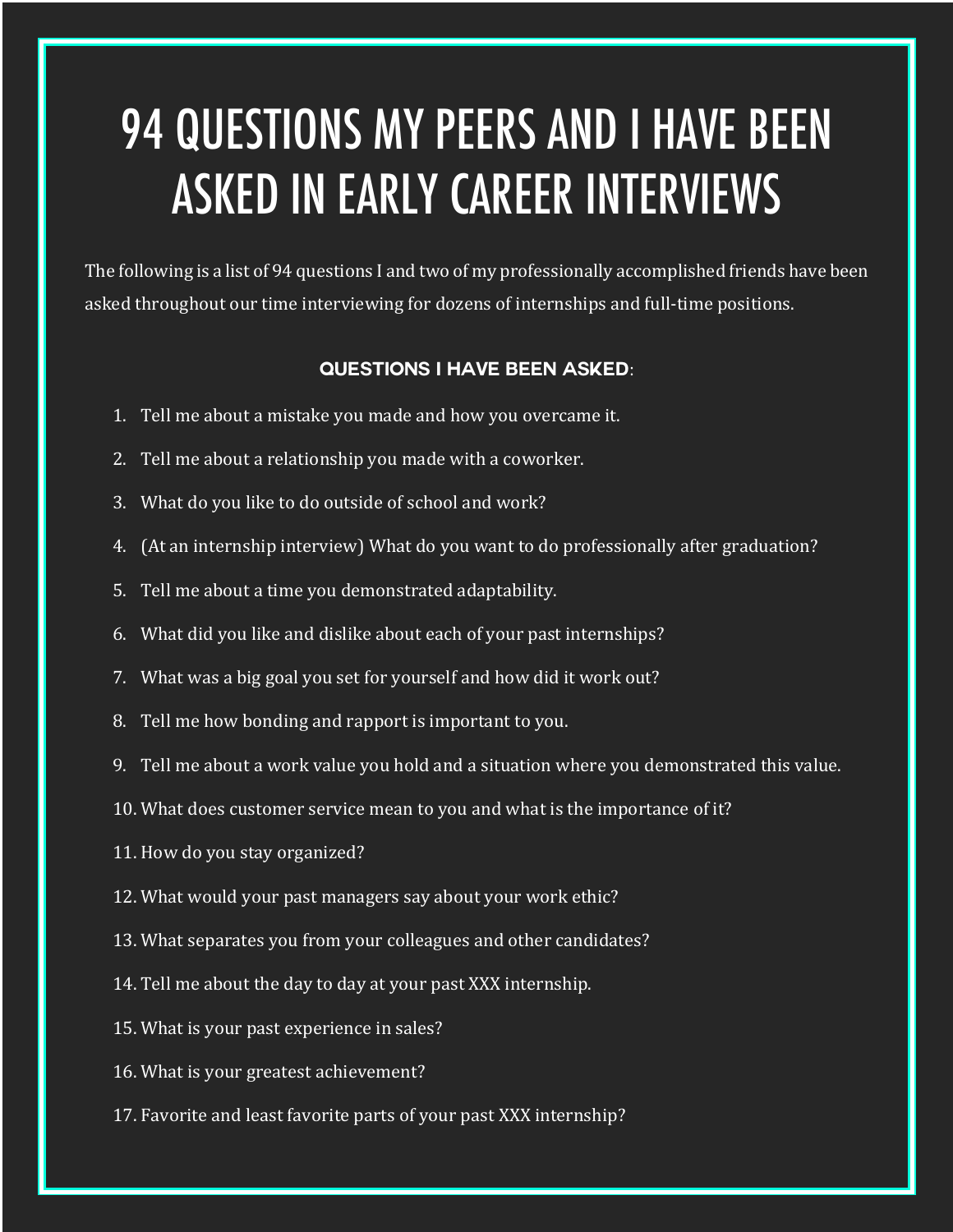- 18. What are your hobbies and interests?
- 19. Tell me about the XXX club you're involved in.
- 20. Tell me about yourself.
- 21. What is your favorite class you've taken so far?
- 22. What brought you to UCF?
- 23. What would your past managers say about you?
- 24. Introduce vourself.
- 25. Tell me about a time when you received criticism at work. What did you like about their

approach and what did you dislike?

- 26. Choose a technical product. Explain how it works and sell it to us.
- 27. Why are you a good fit for this role?
- 28. How does your background align with this role?
- 29. Tell me about a challenge you faced and how you overcame it.

## **Questions Adam has been asked**:

Adam is a University of Michigan data science alumnus, has held multiple tech internships at Fortune 500 companies, and is currently a product specialist at Qualtrics.

- 30. Why do you want to work here?
- 31. Strengths and weaknesses.
- 32. Did you ever make a risky decision? Why? How did you handle it?
- 33. Have you ever dealt with company policy you weren't in agreement with? How?
- 34. Tell me about a time you failed.
- 35. When you worked on multiple projects how did you prioritize?
- 36. Tell me about how you worked effectively under pressure.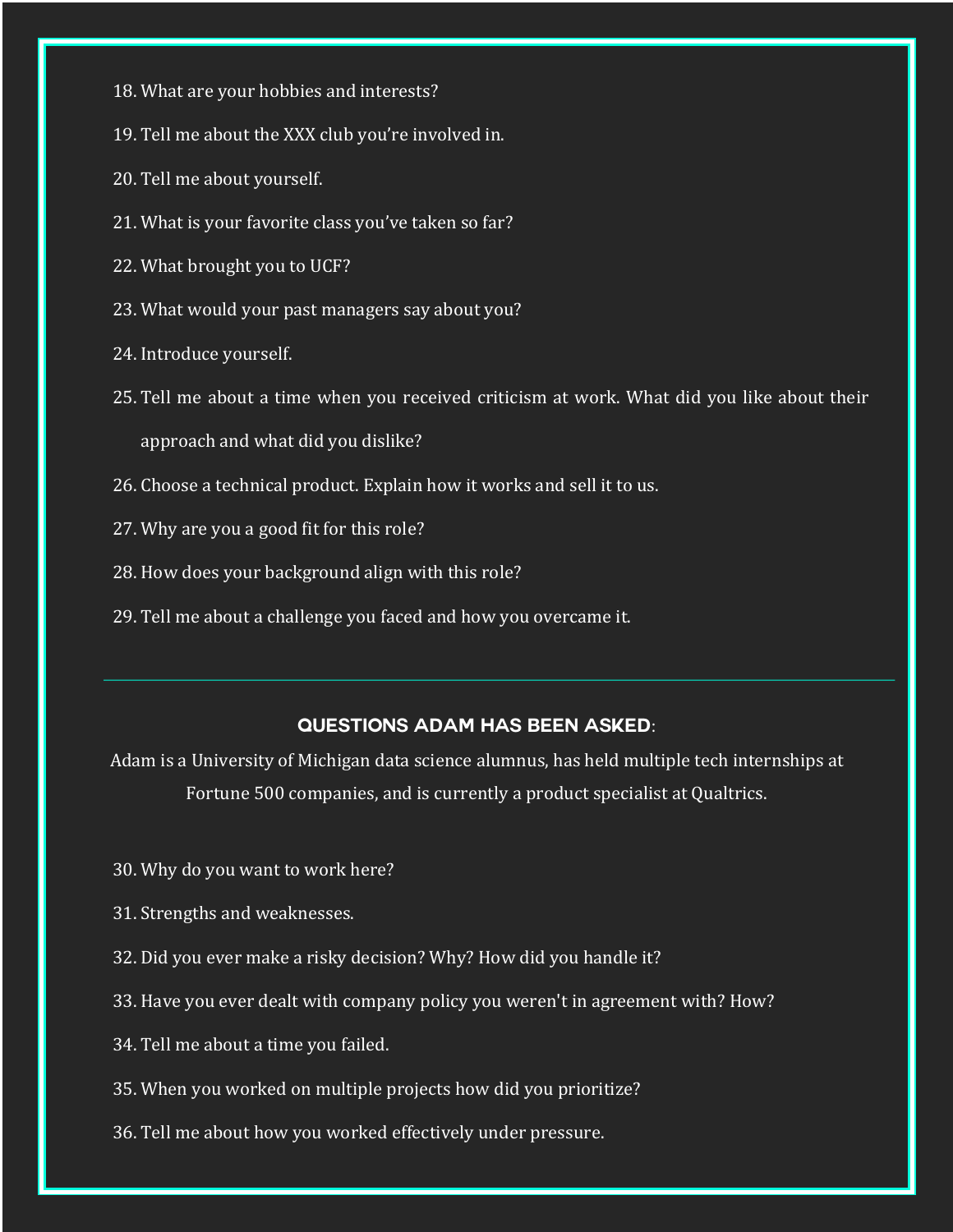- 37. What do you do if you disagree with a co-worker?
- 38. How do you handle a challenge? Give an example.
- 39. Give an example of how you worked on a team.
- 40. Have you handled a difficult situation? How?
- 41. Talk about a time when you had to work closely with someone whose personality was very different from yours.
- 42. Describe a time when you struggled to build a relationship with someone important. How did you eventually overcome that?
- 43. Tell me about a time you were under a lot of pressure. What was going on, and how did you get through it?
- 44. Tell me about a time you set a goal for yourself. How did you go about ensuring that you would meet your objective?
- 45. Tell me about a successful presentation you gave and why you think it was a hit.
- 46. Tell me about a risk that did not turn out well.
- 47. Tell me about your proudest professional accomplishment.
- 48. When you worked on multiple projects how did you prioritize?
- 49. Tell me about how you worked effectively under pressure.
- 50. What do you do if you disagree with a co-worker?
- 51. How do you handle a challenge? Give an example.
- 52. Give an example of how you worked on a team.
- 53. Have you handled a difficult situation? How?
- 54. Talk about a time when you had to work closely with someone whose personality was very different from yours.
- 55. Tell me about a time you were under a lot of pressure. What was going on, and how did you get through it?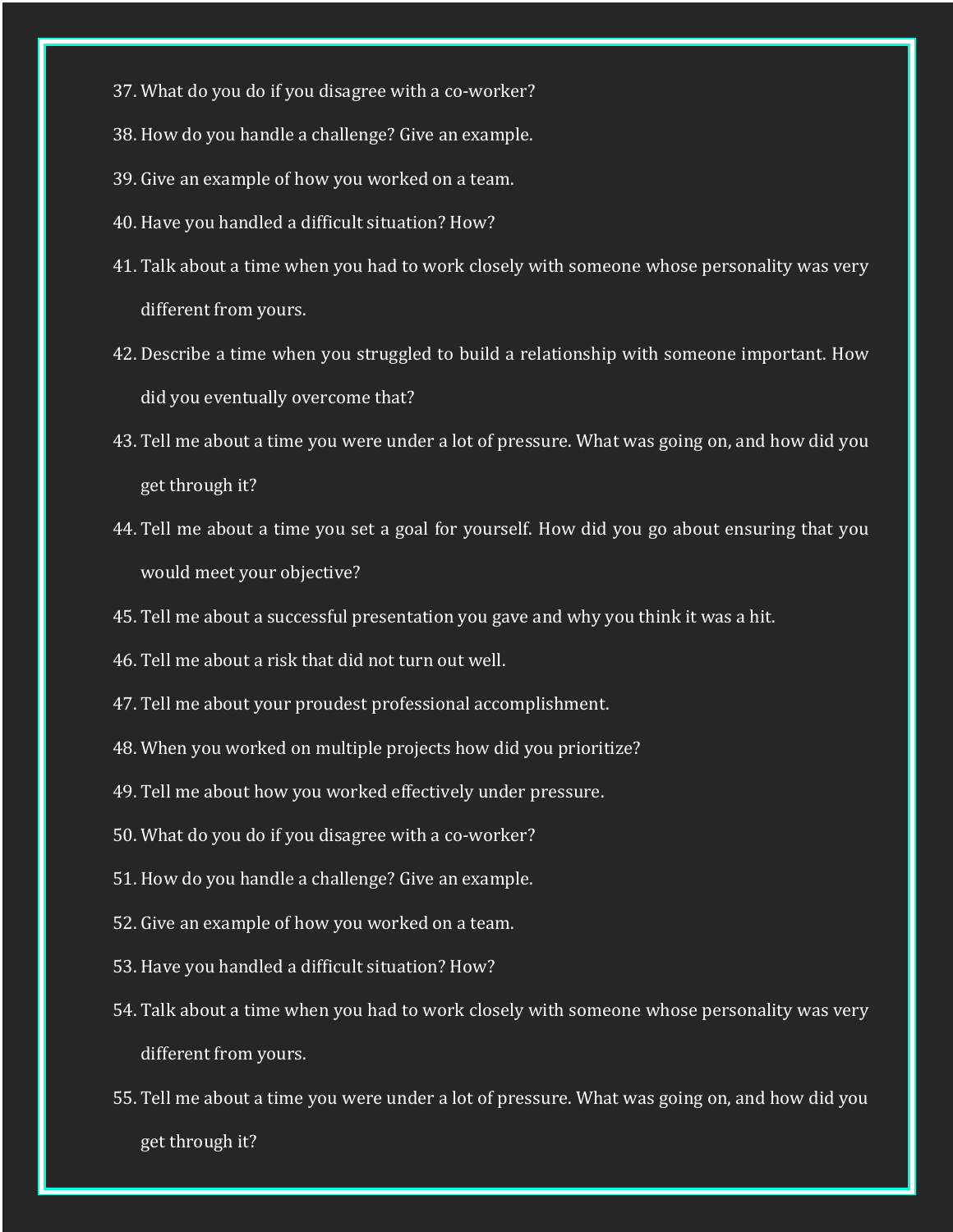- 56. Tell me about a time you set a goal for yourself. How did you go about ensuring that you would meet your objective?
- 57. Tell me about a successful presentation you gave and why you think it was a hit.

## **Questions Coleton has been asked**:

Coleton is a University of Michigan business alumnus, has held multiple internships at Fortune 500 companies, and is currently in software sales at Qualtrics.

- 58. What is the worst grade you have ever received? Why?
- 59. Give me three of your top strengths (3 makes it harder since ppl only prep for 1).
- 60. Give me three of your top weaknesses.
- 61. Tell me about a time when you had to overcome adversity?
- 62. How do you manage ambiguity?
- 63. What are some industry trends you have seen or heard about in this space?
- 64. Tell me about a time you were a self-starter.
- 65. Tell me about your role in a team, and why?
- 66. What is one of the biggest mistakes you have ever made? How did you learn and grow from it?
- 67. Tell me about the two major times you have recently worked with data and how you used it to improve an aspect of your work?
- 68. Tell me the best thing about you that is not on your resume?
- 69. Tell me about a time you had to go out of your comfort zone? Walk me through it.
- 70. What chose you not to go back to work at XXX again?
- 71. Tell me about a time you improved a process in your most recent role?
- 72. Name a time when you had a conflict with a team member. How did you resolve it?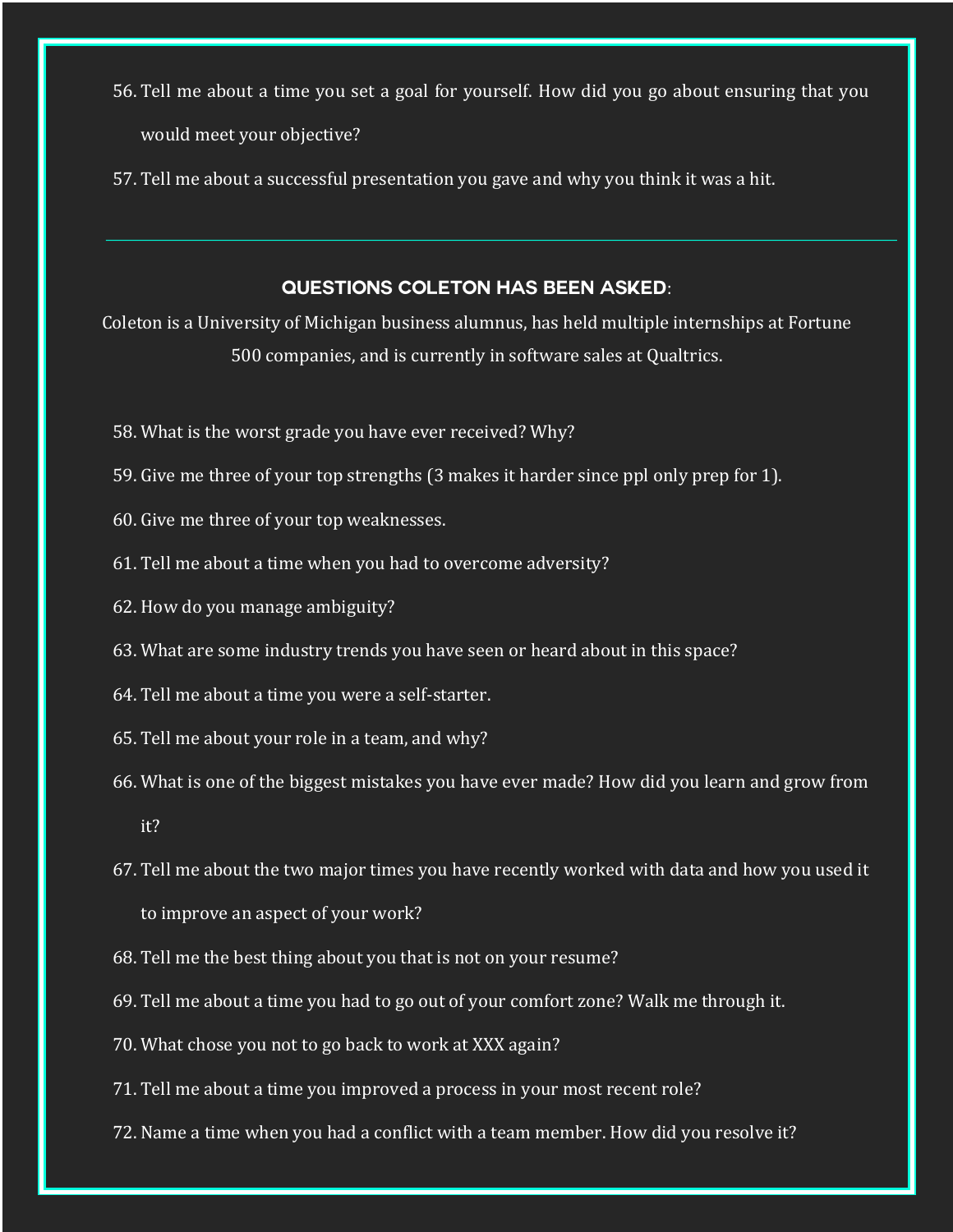- 73. Why this company and why this position?
- 74. Tell me about a time you had to deal with a difficult prospect or customer?
- 75. When was there a time you had to properly manage two things at once?
- 76. Describe a time when you were asked to do something that you did not feel qualified enough to do?
- 77. Tell me about a time when you had to meet a deadline and how did you prioritize that?
- 78. Do you consider yourself innovative? How so?
- 79. Tell me about a time you missed an obvious solution and how you worked through not having it happen again?
- 80. What qualities should a leader have in your opinion?
- 81. What are the top 3-5 skills you think will make you successful in this role?
- 82. Who is someone you look up to that is not in your family? Why?
- 83. What does grit mean to you?
- 84. If I talked to your friends, what words would they use to describe you? What words would your coworkers or professors use?
- 85. If you received 200 emails and you knew you did not have enough time to answer them all right away, how would you prioritize them?
- 86. What experience do you have that most relates to this role?
- 87. Do you think this role will challenge you in any way?
- 88. Explain Google to a child.
- 89. Explain your life in 30 seconds.
- 90. Where do you aspire to be in 5 years? Will this role help you in any way of achieving that goal?
- 91. All money and commitments aside, where would you want to be in life right now?
- 92. Who are 3 companies you follow closely? Why?